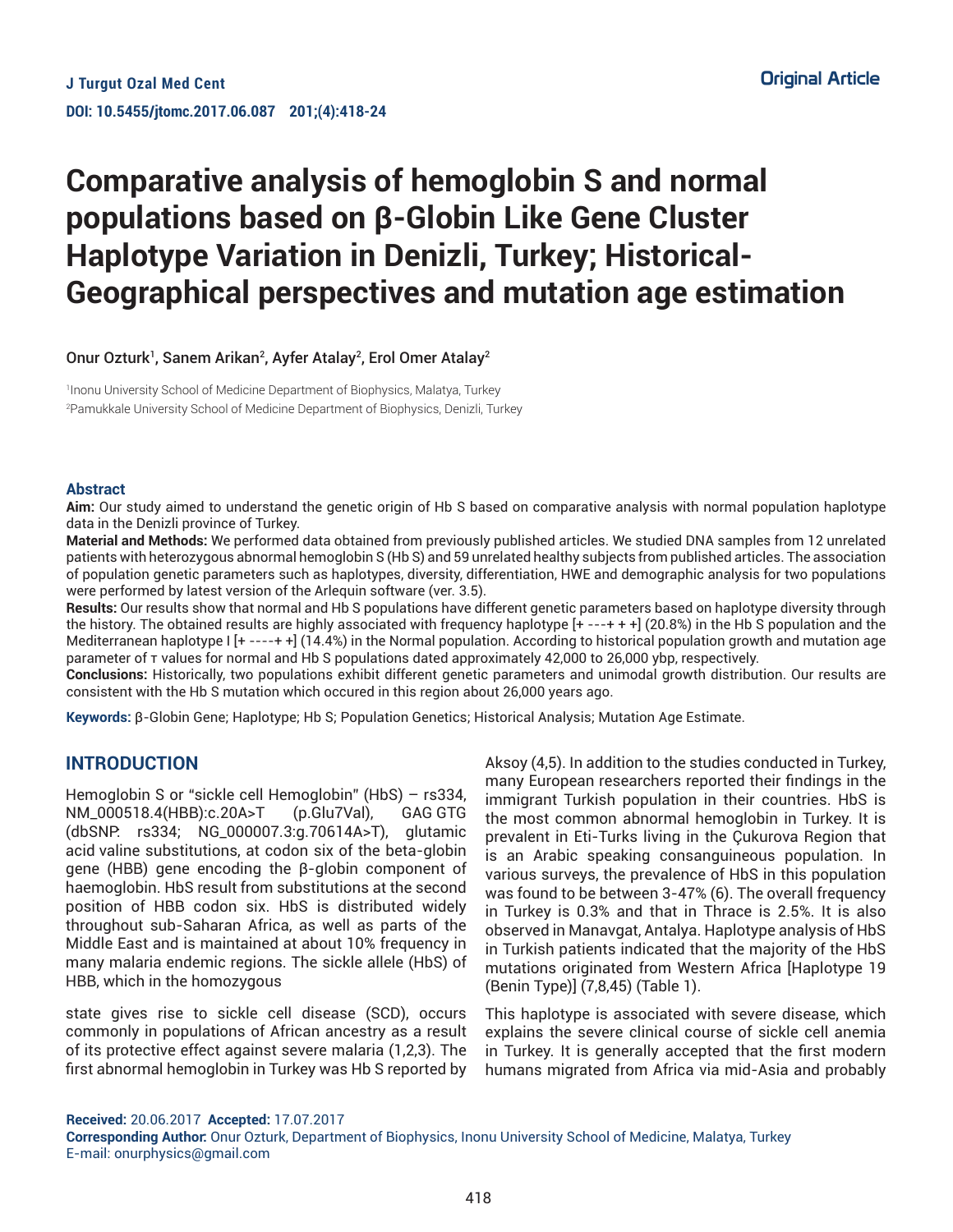settled in mainland Southeast Asia during the last Ice Age; thereafter people migrated to other region (9). According to Oppenheimer (2012), 46,000–50,000 years ago Homo sapiens entered Europe. Most Europeans today can trace their ancestry to mtDNA lines that appeared between 50,000 and 13,000 years ago. Moreover, 20,000–30,000 years ago Central Asians moved west toward Europe  $(10).$ 

Since Anatolia, which is modern Turkey, is located at the crossroads of many different migrating and interacting populations throughout history, different abnormal hemoglobins could have been introduced into her beta globin gene pool. The beta globin locus is the most intensively studied of all human loci, not least because of its association with the severe forms of inherited hemoglobin disorders like sickle cell anemia and beta thalassemia (11).

Ozturk et. al. reported that the Hb S associated haplotypes with frequencies in Denizli, Turkey. Twelve heterozygous Hb S carriers were involved in the study. According to Ozturk et al, the Hb S mutation is associated with the Benin haplotype  $[- - - + + +]$  originating from Western Africa, which is consistent with the previous reports (6,45). In our study, we performed comparative analysis of normal and hemoglobin S population data obtained from the previously published articles (12,13).

In this study as a new approach, we aimed to understand the possible genetic drift, relationships, expansion and historical origin based on haplotype frequencies of the β-globin gene cluster of normal and Hb S population in Denizli, Turkey. The comparison of all population genetic parameters was performed statistically with latest version of the Arlequin software (ver.3.5).

| Table 1. $\beta$ -Globin gene cluster haplotypes in four African populations linked with HbS (45) |                          |                          |                          |           |                          |           |                          |              |           |                          |              |
|---------------------------------------------------------------------------------------------------|--------------------------|--------------------------|--------------------------|-----------|--------------------------|-----------|--------------------------|--------------|-----------|--------------------------|--------------|
|                                                                                                   | Hincll                   | HindIII                  |                          | Pvu II    | Hincll                   |           | Hinfl                    | <b>HgiAl</b> | Ava II    | Hpa I                    | <b>BamHI</b> |
|                                                                                                   | Site 1                   | Site 2                   | Site 3                   | Site 4    | Site 5                   | Site 6    | Site 7                   | Site 8       | Site 9    | Site 10                  | Site 11      |
| <b>Benin</b>                                                                                      | $\overline{\phantom{a}}$ | $\overline{a}$           |                          | $\ddot{}$ | $\overline{\phantom{0}}$ | $\ddot{}$ | $\overline{\phantom{0}}$ | $+$          | $\ddot{}$ | $\overline{\phantom{a}}$ | $\ddot{}$    |
| Algeria                                                                                           | $\overline{\phantom{0}}$ |                          | $\overline{\phantom{0}}$ | $+$       | $\overline{\phantom{a}}$ | $\ddot{}$ | $\overline{\phantom{0}}$ | $+$          | $\ddot{}$ | $\overline{\phantom{0}}$ | $\ddot{}$    |
| Central                                                                                           | $\overline{\phantom{a}}$ | $\ddot{}$                | $\overline{\phantom{0}}$ | $\ddot{}$ |                          |           | $\overline{a}$           | $+$          | $\ddot{}$ | $\ddot{}$                | $\ddot{}$    |
| African                                                                                           | $\overline{a}$           |                          |                          | $\ddot{}$ |                          | $\ddot{}$ | $\overline{a}$           | $\ddot{}$    | $\ddot{}$ |                          | $\ddot{}$    |
| Republic                                                                                          | $\ddot{}$                | $\overline{\phantom{0}}$ |                          |           |                          |           | -                        | $\ddot{}$    | $\ddot{}$ | $\ddot{}$                | $\ddot{}$    |
|                                                                                                   | $\overline{\phantom{a}}$ | $+$                      | $\ddot{}$                |           | $\overline{\phantom{a}}$ | $+$       | $\overline{\phantom{0}}$ | $\ddot{}$    | $\ddot{}$ | $\ddot{}$                |              |
|                                                                                                   | $\overline{a}$           | $\ddot{}$                | $\overline{a}$           | $\ddot{}$ | $\ddot{}$                | $\ddot{}$ | $\ddot{}$                | $+$          | $\ddot{}$ | $+$                      | $\ddot{}$    |
|                                                                                                   | $\overline{\phantom{0}}$ | $\overline{a}$           |                          | $\ddot{}$ | $\overline{\phantom{a}}$ | $\ddot{}$ | $\overline{a}$           | $+$          | $\ddot{}$ | $\overline{\phantom{0}}$ | $\ddot{}$    |
| Senegal                                                                                           | $\ddot{}$                | $\overline{a}$           |                          |           |                          |           |                          |              | $\ddot{}$ | $\ddot{}$                | $\ddot{}$    |
|                                                                                                   |                          | $\ddot{}$                |                          |           |                          | $\ddot{}$ | $\ddot{}$                | $\ddot{}$    | $\ddot{}$ | $\ddot{}$                | $\ddot{}$    |

Since Anatolia, which is modern Turkey, is located at the crossroads of many different migrating and interacting populations throughout history, different abnormal hemoglobins could have been introduced into her beta globin gene pool. The beta globin locus is the most intensively studied of all human loci, not least because of its association with the severe forms of inherited hemoglobin disorders like sickle cell anemia and beta thalassemia (11). Ozturk et. al. reported that the Hb S associated haplotypes with frequencies in Denizli, Turkey. Twelve heterozygous Hb S carriers were involved in the study. According to Ozturk et al, the Hb S mutation is associated with the Benin haplotype  $[- - - + + +]$  originating from Western Africa, which is consistent with the previous reports (6,45). In our study, we performed comparative analysis of normal and hemoglobin S population data obtained from the previously published articles (12,13).

In this study as a new approach, we aimed to understand the possible genetic drift, relationships, expansion and historical origin based on haplotype frequencies of the β-globin gene cluster of normal and Hb S population in Denizli, Turkey. The comparison of all population genetic parameters was performed statistically with latest version of the Arlequin software (ver.3.5).

# **MATERIAL and METHODS**

# **Sample collection**

In this study, statistical analysis was performed using published haplotype data (12,13). It has been reported previously published articles that during the identification of these haplotype data were used 12 unrelated patients with abnormal hemoglobin Hb S and 59 unrelated healthy subjects DNA samples.

## **The Determination of Haplotypes**

In this study, haplotype analysis was performed by PCR-RFLP methodology for the following polymorphic sites in the beta-globin gene cluster: HincII 5′ to ε, HindIII 5′ to Gγ, HindIII in the IVS-II 5′ to Aγ, HincII in ψβ, HincII 3′ to ψβ, AvaII in β, HinfI 3′ to β as previously reported (12,13).

# **Statistical Analysis**

β-globin gene cluster haplotypes has been commonly used to procure data concerned with human genetic diversity, genetic relationships and evolution. In this study, haplotype analysis (14,16), Hardy-Weinberg equilibrium tests (17,19), genetic diversity and population differentiation parameters such as frequency of each haplotype, haplotype diversity (h), nucleotide diversity (π), and theta (θ) values based on the number of polymorphic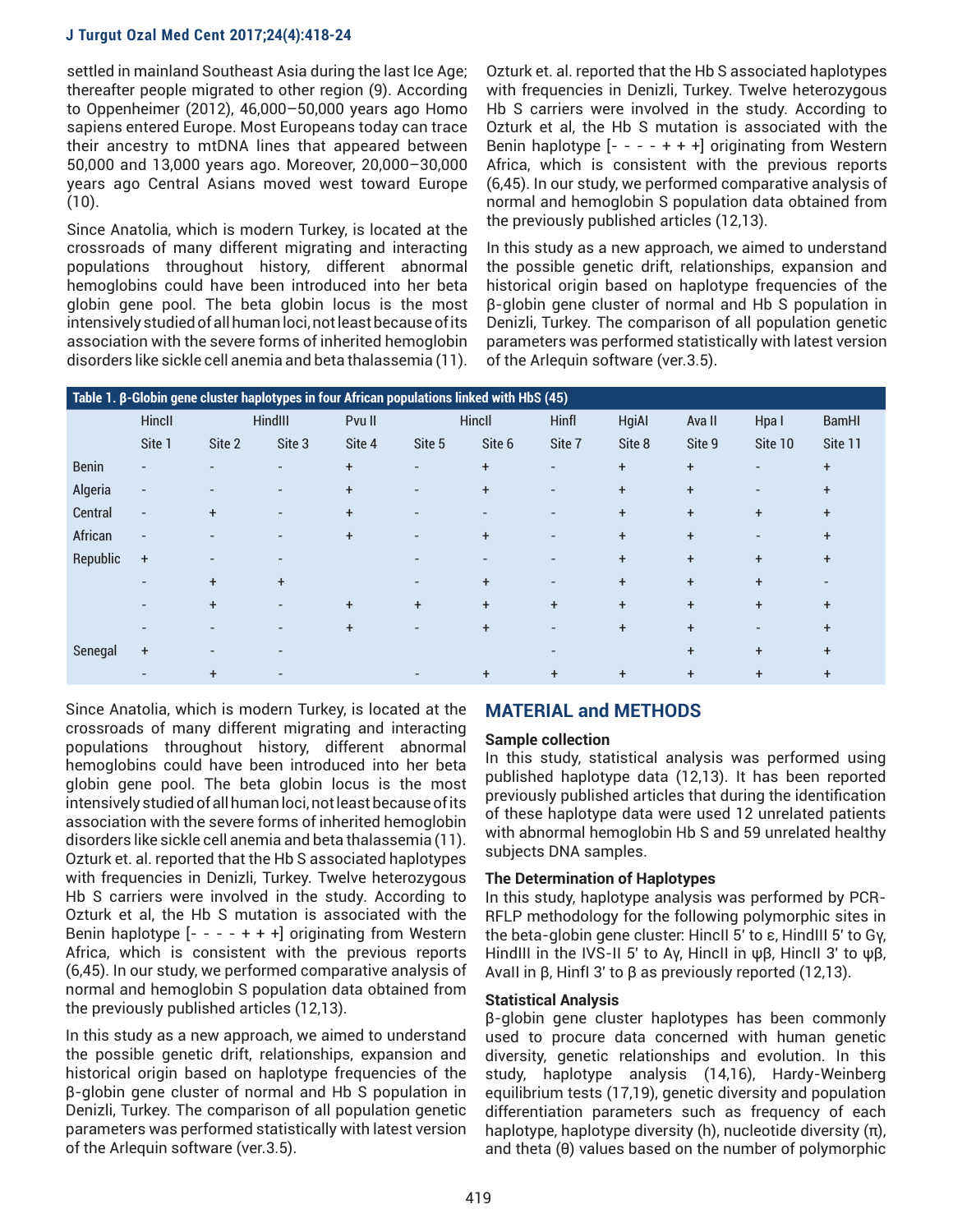sites (S) and the mean number of pairwise differences (k), respectively, F-statistic ( $F_{ST}F_{IT}F_{IS}$ ) is the test statistic for the analysis of molecular variance (AMOVA) (20- 24), Historical-demographic analysis parameters such as neutrality tests (Tajima's and Fu's tests) (25,26), mismatch distribution analysis, tau (τ) and theta initial (θ0) were estimated assuming theta final (θ1) as infinite, sum of square deviations (SSD) and the Harpending's raggedness index (Hri) and P values of SSD (27-33) were performed using Arlequin 3.05 software program as previously reported (12,13).

# **RESULTS**

Tables 2 and 3 show that observed frequencies for seven unrelated heterozygous loci of the β-globin gene cluster haplotypes in Hb S and normal populations respectively. The obtained results are significantly associated with haplotype  $[+ - - + + +]$  having frequency 20.8% in the Hb S population and this haplotype is not found in the normal population gene pool. In the normal population, the highly frequency association with haplotype is the Mediterranean haplotype I [+----+ +] (14.4%), similarly this haplotype is not present in the Hb S population. Additionally, the distributions of the haplotypes are also different in between Hb S and normal population. For example, haplotype  $[---+++]$  (16.6%) is observed in the second place in Hb S population and it is not found in the normal population haplotype diversity.

| Table 2. $\beta$ -globin gene cluster haplotypes for the seven loci in<br>association with the Hb S population in Denizli, Turkey |                 |           |         |  |  |  |  |
|-----------------------------------------------------------------------------------------------------------------------------------|-----------------|-----------|---------|--|--|--|--|
| <b>No</b>                                                                                                                         | Haplotype       | Frequency | s.d.    |  |  |  |  |
| 1                                                                                                                                 | $+ - - + + +$   | 0.20833   | 0.08468 |  |  |  |  |
| $\mathfrak{p}$                                                                                                                    | $- - - + + +$   | 0.16667   | 0.07771 |  |  |  |  |
| 3                                                                                                                                 | $- - - - - + -$ | 0.12500   | 0.06896 |  |  |  |  |
| $\overline{4}$                                                                                                                    | $- - - + + -$   | 0.08333   | 0.05763 |  |  |  |  |
| 5                                                                                                                                 | $- - - - - + -$ | 0.08333   | 0.05763 |  |  |  |  |
| 6                                                                                                                                 | $- - - + + - +$ | 0.08333   | 0.05763 |  |  |  |  |
| 7                                                                                                                                 | $+ + - + + + +$ | 0.08333   | 0.05763 |  |  |  |  |
| 8                                                                                                                                 | $-+ - + + + +$  | 0.08333   | 0.05763 |  |  |  |  |
| 9                                                                                                                                 | $- - - - - - +$ | 0.04167   | 0.04167 |  |  |  |  |
| 10                                                                                                                                | $-+ - + + +$    | 0.04167   | 0.04167 |  |  |  |  |
| $\mathcal{L}(\mathcal{L})$ and $\mathcal{L}(\mathcal{L})$ and $\mathcal{L}(\mathcal{L})$ and $\mathcal{L}(\mathcal{L})$           |                 |           |         |  |  |  |  |

**Maximum-likelihood haplotype frequencies generated by Arlequin 3.5 software Sum of 10 listed frequencies : 1.000000 / No. of gene copies in sample: 24 / s.d.: Standard deviation**

We analysed the genetic differentiation of normal and Hb S populations using the AMOVA (24) performed by Arlequin ver. 3.05.

AMOVA results showed that 8.32% significant variance was observed between the two populations. We calculated the fixation index ( $F_{ST}$ ) to measure the degree of genetic differentiation in between these populations. There were high (8.32%) significant differences in the normal and Hb S populations.  $\mathsf{F}_{\texttt{ST}}$  values up to 0.05 indicate negligible genetic differentiation (F $_{\rm{sr}}$  0.08321 (CI% 95, 0.02279 - 0.11505), p=0.00782  $\pm$ 0.00242 ) (Table 4). The FST p < 0.05 demonstrated that significant genetic differentiation was observed between the groups. According to Loveless and Hamrick (1984) (34), outcrossing populations typically demonstrate high levels of genetic diversity within populations and low genetic differentiation among populations. Moreover, when gene flow is high, the differentiation between populations decreases (18). In our results, F<sub>IT</sub> is not significant (p > 0.05) and its value is close to zero ( $F_{\text{IT}}$ : 0.06633, p-value = 0.51906). Since our  $F_{\text{IT}}$  results ( $F_{\text{IT}}$ : 0.06633, Table 4) are close to zero, genetic drift did not occur in these populations tested. It should be considered that our results are under HWE.  $F_{\text{IS}}$  values were found statistically insignificant (P>0.05) and there was no departure from the Hardy–Weinberg equilibrium in any of these populations. Similarly,  $F_{\text{IS}}$  value is close to zero ( $F_{1s}$ : -0.01841 p-value = 0.66373).  $F_{1s}$  has the value of zero in the populations, indicating that random mating becomes predominant. Finally, the exact test of population differentiation showed differences between two populations (Table 4).

| Table 3. $\beta$ -globin gene cluster haplotypes for the seven loci in<br>association with Normal population in Denizli, Turkey |                 |           |          |  |  |  |  |  |
|---------------------------------------------------------------------------------------------------------------------------------|-----------------|-----------|----------|--|--|--|--|--|
| <b>No</b>                                                                                                                       | Haplotype       | Frequency | s.d.     |  |  |  |  |  |
| 1                                                                                                                               | $+ - - - + +$   | 0.144068  | 0.032465 |  |  |  |  |  |
| $\mathfrak{p}$                                                                                                                  | $+ + - + + + +$ | 0.127119  | 0.030796 |  |  |  |  |  |
| 3                                                                                                                               | $-+ - + + + +$  | 0.084746  | 0.025748 |  |  |  |  |  |
| $\overline{4}$                                                                                                                  | $+ - - - + -$   | 0.076271  | 0.024539 |  |  |  |  |  |
| 5                                                                                                                               | <u>.</u>        | 0.067797  | 0.023242 |  |  |  |  |  |
| 6                                                                                                                               | $- - - - - +$   | 0.059322  | 0.021839 |  |  |  |  |  |
| $\overline{7}$                                                                                                                  | $- - - - + +$   | 0.050847  | 0.020310 |  |  |  |  |  |
| 8                                                                                                                               | $+ + + - + + +$ | 0.050847  | 0.020310 |  |  |  |  |  |
| Maximum-likelihood haplotype frequencies generated by Arlequin 3.5<br>software                                                  |                 |           |          |  |  |  |  |  |

**Sum of 30 listed frequencies : 1.000000 / No. of gene copies in sample: 118 / s.d.: Standard deviation**

We worked out two nucleotide diversity parameters for each population: π, the average heterozygosity per site (35,36) and θ, the population mutation parameter (37). Haplotypic diversity (h) has high level and similar for two population (Normal pop.:  $0.93 \pm 0.01$ , Hb S pop.: 0.91 ±0.02; Table 5). Nucleotide diversity (π) has low and different values (Normal pop: 0.43 ±0.25, Hb S pop.: 0.28 ±0.18; Table 5).

Fu's Fs statistic showed a significant negative value for the two populations, indicating similar population expansion throughout history for these populations (Table 5). Tajima's D values showed that neutral equilibrium between populations (insignificant ( $p > 0.05$ ) for two populations). On the other hand, Tajima's D estimate shows that heterozygotes have a selective advantage in these populations.

We analyzed the statistical demographic parameters for two populations. The distribution of pairwise differences is revealed to be statistically nonsignificant. The mismatch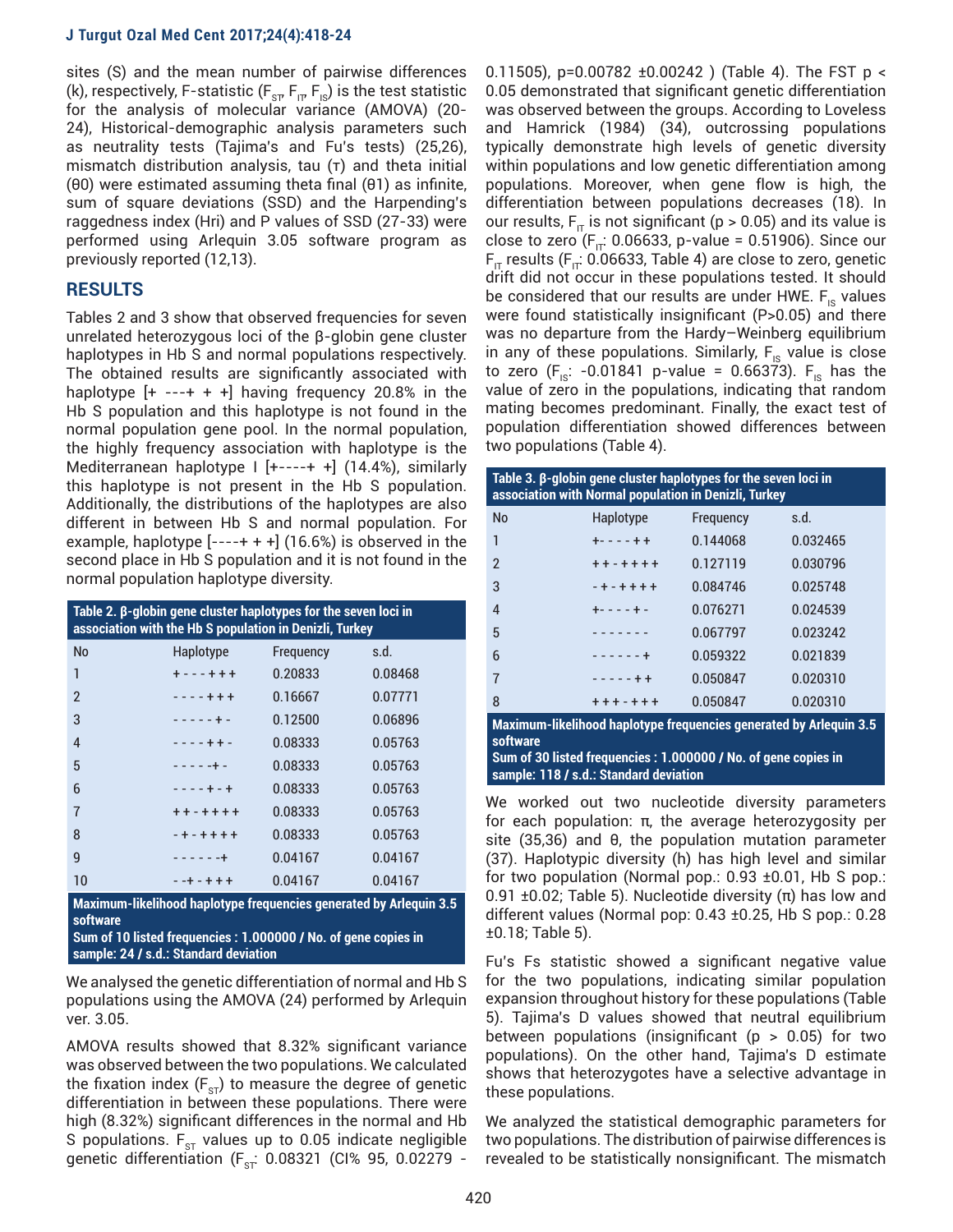distribution results for these populations proved to be distribution has shape of unimodal graphic (Fig. 1). This shape of distribution result was also corrected by the levels of Harpending's raggedness index and P values of SSD (Table 6) (27). The SSD and rg test statistics accepting the null hypothesis of population expansion (Table 6) and the shape of distributions look like to be unimodal (28,31).

In terms of the time estimations parameter values of τ and historical population parameters θ (θ<sub>0</sub> and θ<sub>1</sub>) also show historical growth period for populations (Table 5). The mean population age for normal and Hb S populations in Denizli depend on results of estimations parameter values of τ, dated approximately 42,000 ybp (95% CI; 14,000-52,000) to 26,000 ybp (95% CI; 11,000-36,000), respectively (Table 5).

| Table 4. (AMOVA) F-statistics calculated for seven loci differentiation among populations of between Normal and Hb S |                                      |                       |                            |                                |  |  |  |  |
|----------------------------------------------------------------------------------------------------------------------|--------------------------------------|-----------------------|----------------------------|--------------------------------|--|--|--|--|
|                                                                                                                      | Distance method: Pairwise difference |                       |                            |                                |  |  |  |  |
| <b>Source of variation</b>                                                                                           | d.f.                                 | <b>Sum of squares</b> | <b>Variance components</b> | <b>Percentage of variation</b> |  |  |  |  |
| Among populations                                                                                                    |                                      | 6.587                 | 0.12991 Va                 | 8.32                           |  |  |  |  |
| Among individuals<br>within populations                                                                              | 69                                   | 96.948                | $-0.02635$ Vb              | $-1.69$                        |  |  |  |  |
| Within population                                                                                                    | 71                                   | 103.500               | 1.45775 Vc                 | 93.37                          |  |  |  |  |
| Total                                                                                                                | 197                                  | 286.056               | 1.48449                    |                                |  |  |  |  |
| <b>Fixation Indices: Significance tests (1023 permutations)</b>                                                      |                                      |                       |                            |                                |  |  |  |  |

Fixation Indices: Significance tests (1023 permutations)

 $F_{1s}$  : -0.01841 p-value = 0.66373 ± 0.01228<br> $F_{sT}$  : 0.08321 p-value = 0.00782 ± 0.00242  $F_{\text{ST}}^{\text{F}}$  : 0.08321 p-value = 0.00782 ± 0.00242<br> $F_{\text{IT}}^{\text{F}}$  : 0.06633 p-value = 0.51906 ± 0.01389  $p-value = 0.51906 \pm 0.01389$ 

**Exact Test of Sample Differentiation Based on Haplotype Frequencies** Global test of differentiation among populations, Insignificant  $P > 0.05$ , significant  $P \le 0.05$ **d.f.: degrees of freedom / F<sub>IS</sub>: Inbreeding Subpopulation / F<sub>ST</sub>: Subpopulation Total / F<sub>IT</sub>: Inbreeding Total** 

| Table 5. Summary of molecular diversity for two populations |                   |                 |                           |                 |                                    |                 |      |          |          |      |                              |              |       |
|-------------------------------------------------------------|-------------------|-----------------|---------------------------|-----------------|------------------------------------|-----------------|------|----------|----------|------|------------------------------|--------------|-------|
| Populations                                                 | n                 | No. of<br>haplo | k (95%CI)                 | $\theta S$      | h                                  | π               |      | Tajima's | Fu's FS  |      | <b>Mismatch distribution</b> |              |       |
|                                                             |                   |                 |                           |                 |                                    |                 | D    | P        | F.       | P    | т (95%CI)                    | $\theta_{0}$ | θ,    |
| <b>Normal</b>                                               | 59                | 30              | 12.65<br>$(8.13 - 19.34)$ | $1.30 \pm 0.56$ | $0.93 \pm 0.01$<br>$0.91 \pm 0.02$ | $0.43 \pm 0.25$ | 3.00 | 0.99     | $-16.88$ | 0.00 | $3.46(4.15-1.16)$            | 0.01         | 25.82 |
| HbS                                                         | $12 \overline{ }$ | 10              | 5.91<br>$(2.65 - 12.89)$  | $1.87 \pm 0.90$ | $0.91 \pm 0.02$                    | $0.28 \pm 0.18$ | 0.21 | 0.59     | $-3.86$  | 0.01 | $2.12(2.93-0.94)$            | 0.00         | 99999 |

**Table 6. Values of the mismatch distribution test statistics SSD and rg against a null hypothesis of population expansion**

| Goodness-of-fit tests |            |             |         |            |  |  |  |  |
|-----------------------|------------|-------------|---------|------------|--|--|--|--|
| <b>Populations</b>    | <b>SSD</b> | SSD-P value | rq      | rg P value |  |  |  |  |
| <b>Normal</b>         | 0.00352    | 0.330       | 0.02279 | 0.590      |  |  |  |  |
| H <sub>b</sub> S      | 0.00792    | 0.330       | 0.07538 | 0.280      |  |  |  |  |



**Figure 1.** The observed pairwise difference (bars) and the expected mismatch distributions (solid line) under the sudden expansion model of Normal and Hb S populations.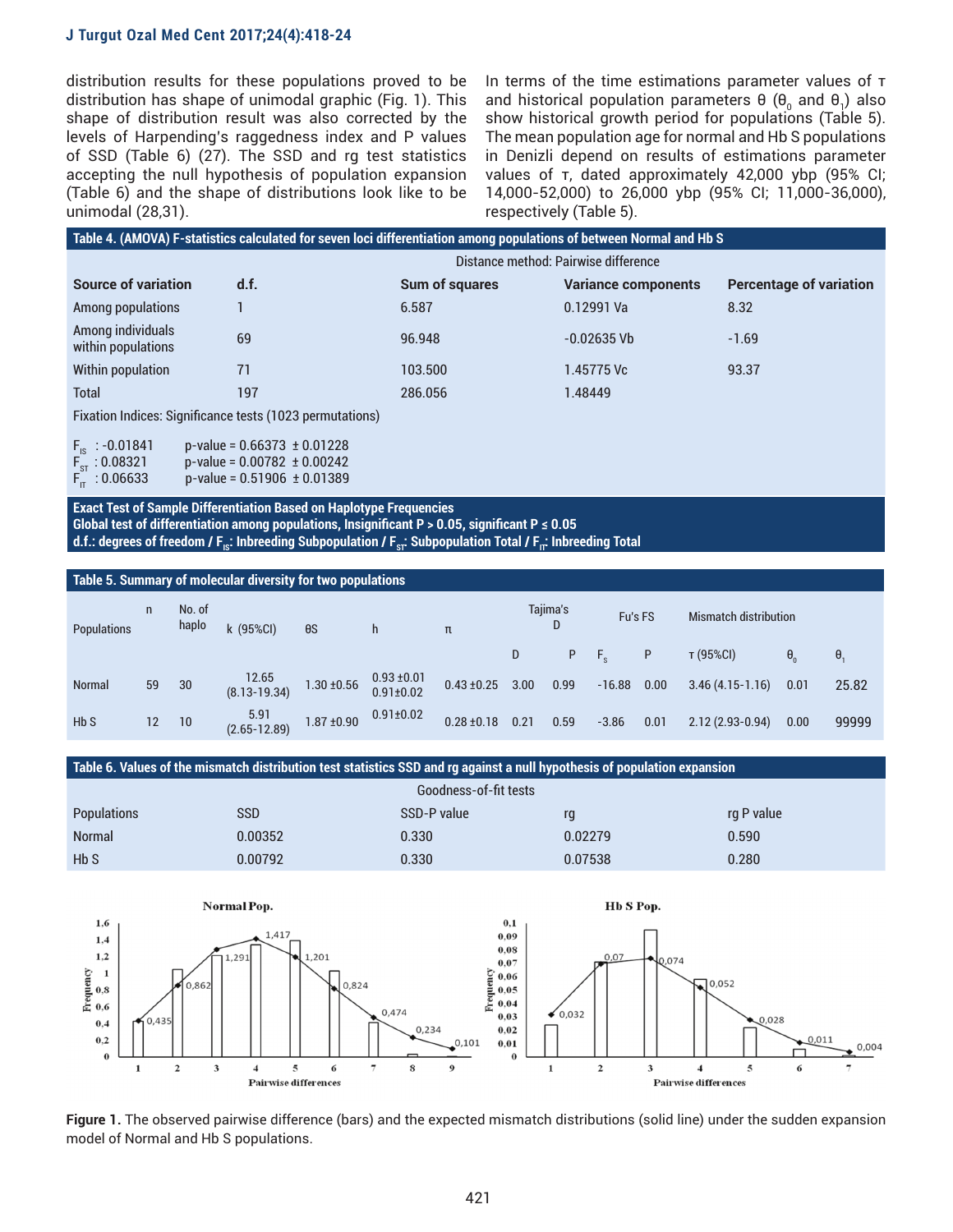Hardy–Weinberg Equilibrium (HWE) means that there will be no change in allelic or genotypic frequencies from one generation to the next. If the populations are under HWE (P > 0.05), no experiencing alterations were found in gene frequencies and genotypes as a result of genetic drift, selection, or deviation of random mating. According to our results, both populations (normal and Hb S) were in HWE ( $P > 0.05$ ) for each of the seven polymorphic loci examined by Arlequin 3.5 software (Table 7).

|            | Table 7. Hardy-Weinberg equilibrium (HWE) test for all Loci in Normal and Hb S populations |        |          |          |         |         |            |  |  |  |
|------------|--------------------------------------------------------------------------------------------|--------|----------|----------|---------|---------|------------|--|--|--|
|            | Locus                                                                                      | #Genot | Obs.Het. | Exp.Het. | P-value | s.d.    | Steps done |  |  |  |
| Normal Pop |                                                                                            | 59     | 0.44068  | 0.49718  | 0.43146 | 0.00049 | 1001000    |  |  |  |
|            | $\overline{2}$                                                                             | 59     | 0.44068  | 0.50413  | 0.43292 | 0.00052 | 1001000    |  |  |  |
|            | 3                                                                                          | 59     | 0.23729  | 0.26076  | 0.60571 | 0.00048 | 1001000    |  |  |  |
|            | $\overline{4}$                                                                             | 59     | 0.37288  | 0.44039  | 0.24596 | 0.00046 | 1001000    |  |  |  |
|            | 5                                                                                          | 59     | 0.57627  | 0.50297  | 0.29906 | 0.00045 | 1001000    |  |  |  |
|            | 6                                                                                          | 59     | 0.49153  | 0.40635  | 0.19071 | 0.00042 | 1001000    |  |  |  |
|            | $\overline{1}$                                                                             | 59     | 0.45763  | 0.42083  | 0.54751 | 0.00050 | 1001000    |  |  |  |
|            | Locus                                                                                      | #Genot | Obs.Het. | Exp.Het. | P-value | s.d.    | Steps done |  |  |  |
|            |                                                                                            | 12     | 0.58333  | 0.43116  | 0.48771 | 0.00050 | 1001000    |  |  |  |
|            | $\overline{2}$                                                                             | 12     | 0.33333  | 0.28986  | 1.00000 | 0.00001 | 1001000    |  |  |  |
|            | 3                                                                                          | 12     | 0.08333  | 0.08333  | 1.00000 | 0.00001 | 1001000    |  |  |  |
| S Pop      | $\overline{4}$                                                                             | 12     | 0.33333  | 0.28986  | 1.00000 | 0.00001 | 1001000    |  |  |  |
| 운          | 5                                                                                          | 12     | 0.50000  | 0.39130  | 0.52885 | 0.00050 | 1001000    |  |  |  |
|            | 6                                                                                          | 12     | 0.25000  | 0.22826  | 1.00000 | 0.00001 | 1001000    |  |  |  |
|            | $\overline{7}$                                                                             | 12     | 0.33333  | 0.28986  | 1.00000 | 0.00001 | 1001000    |  |  |  |
|            |                                                                                            |        |          |          |         |         |            |  |  |  |

**Tests for HWE for each locus within each population used an HWE test analogous to Fisher's exact test. P values were obtained using arlequin 3.5 software.**

**#Genot: Genotypes / Obs.Het.: Observed heterozygosity / Exp.Het.: Expected heterozygosity / s.d.: Standard deviation**

## **DISCUSSION**

Our results support that the Hb S population in Denizli province later joined the local population gene pool. This participation may have occurred through Asiatic or African migrations. According to the published data, Homo sapiens neanderthalensis (HN) constitute a group of hominids whose particular morphology developed in Europe during the last 350,000 years under the effect of selection and genetic drift, reaching its final form approximately 130,000 ybp (38). This subgroup of hominids populated Europe and western Asia until the arrival of the first modern humans, Homo sapiens sapiens (HS), approximately 45,000 ybp (39,40). Available data on European mtDNA diversity indeed support this view, since most European populations do present a signal of Paleolithic demographic expansion from a small population, which could be dated to about 40,000 ybp (41). From 50,000 to 46,000 ybp Homo sapiens entered Europe. Most Europeans today can trace their ancestry to mtDNA lines that appeared between 50,000 and 13,000 ybp. Moreover, 20,000–30,000 years ago Central Asians moved west towards Europe (9,42). Our dating results are compatible with these dating results support the Hb S populations introduced into the Anatolian population by early migration from Asia or Africa. Since known Asiatic tribal migrations were recent events (about 2,000 ybp) we

had to observe genetic drifts in our data but we do not observe genetic drifts during the time course of about 40,000 ybp up to the present time. On the other hand, we observed a unimodal distribution between normal 42,000 ybp (95% CI; 14,000-52,000) and Hb S 26,000 ybp (95% CI; 11,000-36,000) populations. These results indicate that the Hb S population was originated in the genetic pool of the normal population in Denizli, Turkey about 26,000 years ago. Most strikingly the variant of the beta-globin gene that causes sickle cell disease, HbS, protects against clinical malaria caused by infection with the most virulent species, Plasmodium falciparum (43). Microepidemiological studies on the distribution of alphathalassaemia support the hypothesis that this condition, like the βs-mutation, has been selected because it confers protection against malaria. Population-specific DNA polymorphisms at these and other loci promise to be of considerable contribution to genetic anthropology (44).

Consequently, our results indicate that the origin of the Hb S population may have been in the Mediterranean area approximately 26,000 ybp which was not in connection with the Silk Road migrations (about 2,000 ybp). On the other hand; probably the Hb S population is developed under the effect of the environmental factors in different genetically distinct geographical locations, genetic exchange in between with HN and HD or lethal infections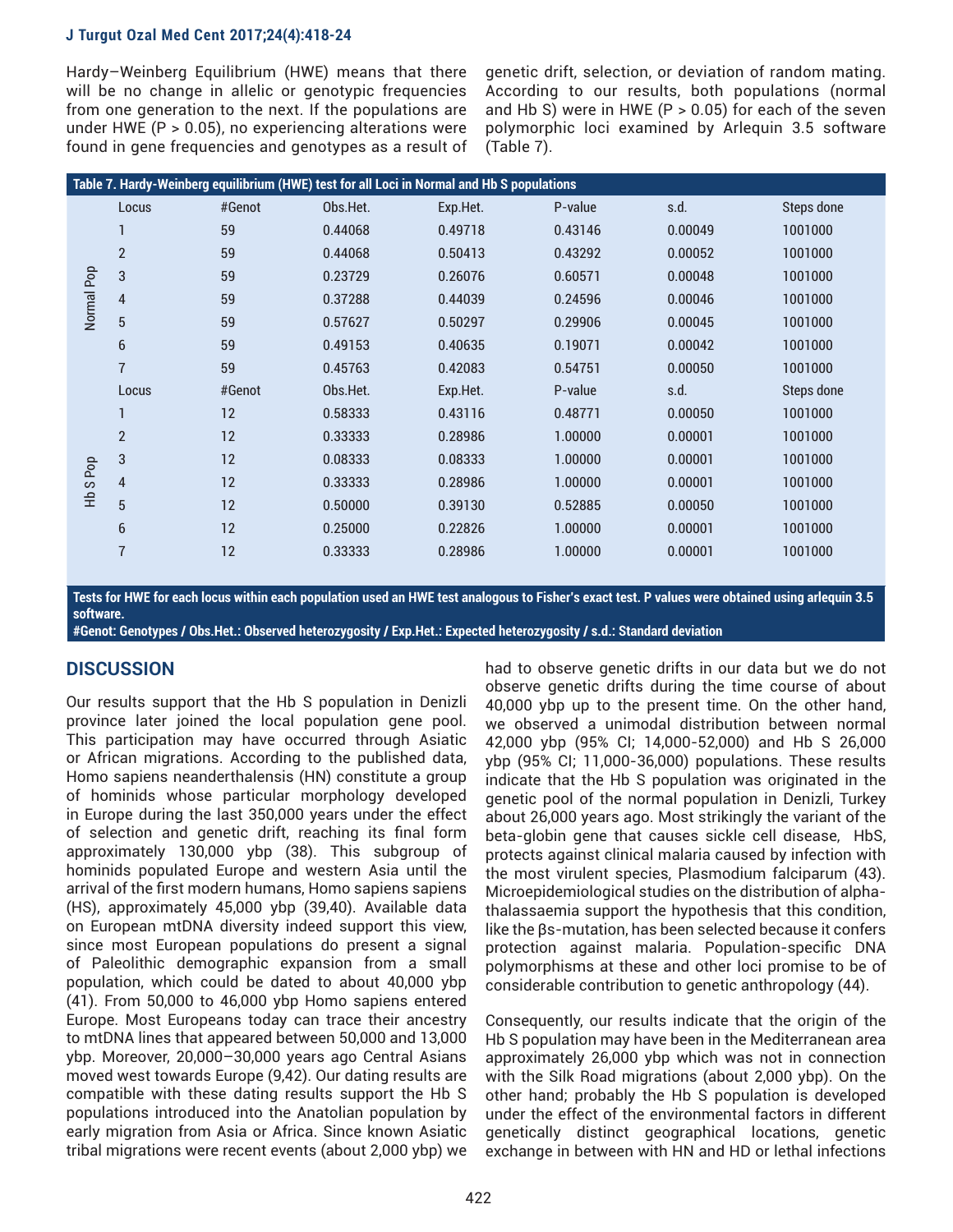agents like Plasmodium Falciparum independently from migrations on the Silk Road. If Hb S is originating from Africa, Middle East or Asia location and distributed worldwide, we should see similar haplotypes with this region population. In addition, there is a difference between the HbS population haplotype distribution obtained using published data and the published haplotype distribution. A more detailed haplotype analysis in the latest version of the arlequin software used and a list of haplotypes with a low frequency can explain why this difference exists (44).

The evaluation of such data may generate valuable information to the anthropological, paleoclimatic, archaeological and phylogeographical approaches to human biology throughout the historical period of time.

## **Acknowledgements**

## **Declaration of interests**

The authors declare that they have no competing interests.

## **REFERENCES**

- 1. Flint J, Harding RM, Boyce AJ, Clegg JB. The population genetics of the haemoglobinopathies. Baillieres Clin Haematol 1998;11(1):1-51.
- 2. Flint J, Harding RM, Boyce AJ, Clegg JB. The population genetics of the haemoglobinopathies. Baillieres Clin Haematol 1993;6(1):215-62.
- 3. Ghansah A, Rockett KA, Clark TG, Wilson MD, Koram KA, Oduro AR, et al. Haplotype analyses of haemoglobin C and haemoglobin S and the dynamics of the evolutionary response to malaria in kassena-Nankana District of Ghana. PLoS one 2012;7(4):e34565.
- 4. Aksoy M. Sickle cell trait in South Turkey. Lancet 1955;268(6864):589-90.
- 5. Aksoy M. Sickle-cell anemia in South Turkey; a study of fifteen cases in twelve white families. Blood 1956;11(5):460-72.
- 6. Altay Ç. Abnormal hemoglobins in Turkey. Turk J Hematol 2002;19(1):63-74.
- 7. Öner C, Dimovski AJ, Altay C, Gurgey A, Gu YC, Huisman TH, et al. Sequence variations in the 5' hypersensitive site-2 of the locus control region of beta S chromosomes are associated with different levels of fetal globin in hemoglobin S homozygotes. Blood 1992;79(3):813-9.
- 8. Aluoch JR, Kılınç Y, Aksoy M, Yüregir GT, Bakioğlu I, Kutlar A, et al. Sickle cell anaemia among Eti-Turks: Haematological, clinical and genetic observations. Br J Haematol 1986;64(1):45-55.
- 9. Su B, Xiao J, Underhill P, Deka R, Zhang W, Akey J, et al. Y chromosome evidence for a northward migration of modern humans into eastern Asia during the last ice age. Am J Hum. Genet 1999;65(6):1718-24.
- 10. Oppenheimer S. Out-of-Africa, the peopling of continents and islands: tracing uniparental gene trees across the map. Philos Trans R Soc Lond B Biol Sci 2012;367(1590):770-84.
- 11. Fullerton SM, Harding RM, Boyce AJ, Clegg JB. Molecular and population genetic analysis of allelic sequence diversity at the human beta globin locus. Proc Natl Acad Sci U S A 1994;91(5):1805-9.
- 12. Ozturk O, Atalay A, Koseler A, Ozkan A, Koyuncu H, Bayram J, et al. Beta globin gene cluster haplotypes of abnormal hemoglobins observed in Turkey. Turk J Hematol 2007;24(4):146-54.
- 13. Ozturk O, Arikan S, Atalay A, Atalay EO. Analysis of the

population genetic structure of Hb D-Los Angeles [β121 (GH4) Glu Gln GAA CAA] in Denizli, Turkey; genetic diversity, historical demography and estimation of the mutation rates based on haplotype variation. Am J Hum Biol 2016;28(4):476-83.

- 14. Falchi A, Giovannoni L, Vacca L, Latini V, Vona G, Varesi L. β-Globin gene cluster haplotypes associated with β-thalassemia on Corsica Island. Am J Hematol 2005;78(1) 27-32.
- 15. Atalay EÖ, Atalay A, Üstel E, Yıldız S, Ozturk O, Köseler A, et al. Genetic origin of Hb D-Los Angeles according to beta globin gene cluster haplotypes. Hemoglobin 2007;31(3):387-91.
- 16. Bahadır A, Koseler A, Atalay A, Koyuncu H, Akar E, Akar N et al. Hb D-Los Angeles [β121(GH4)Glu>Gln] and Hb Beograd [β121(GH4)Glu>Val]: implications for their laboratory diagnosis and genetic origins. Turk J Hematol 2009;26(1):17-20.
- 17. Excoffier L, Laval G, Schneider S. Arlequin (version 3.0): an integrated software package for population genetics data analysis. Evol Bioinform 2007;23(1):47-50.
- 18. Silva EF, Oliveira CAM, Lins-e-Silva ACB, Rodal MJN. Diversity and genetic Structure of natural fragmented population of Tapirira Guianensis Aubl. In northeastern Brazil. Biorem Biodiv Bioavail 2008;2 (special issue1):35-40.
- 19. Excoffier LG. Arlequin ver. 3.5.1.3 user manual 2011. http:// cmpg.unibe.ch/software/arlequin3 [Access: May, 2012].
- 20. Wright S. The interpretation of population structure by F-statistic with special regard to system of mating. Evolution 1965;19:395-420.
- 21. Mantel N. The detection of disease clustering and a generalized regression approach. Cancer Res 1967;27(2):209-20.
- 22. Slatkin M. A measure of population subdivision based on microsatellite allele frequencies. Genetics 1995;139(1):457-62.
- 23. Schneider S, Roessli D, Excoffier L. A software for population genetics data analysis. Manual Arlequin ver 2.000;2000.
- 24. Excoffier L, Smouse PE, Quattro JM. Analysis of molecular variance inferred from metric distances among DNA haplotypes: Application to human mitochondrial DNA restriction data. Genetics 1992;131(2):479-91.
- 25. Tajima F. Statistical method for testing the neutral mutation hypothesis by DNA polymorphism. Genetics 1989;123(3):585-95.
- 26. Fu YX. Statistical tests of neutrality of mutations against population growth, hitchhiking and backgroud selection. Genetics 1997;147(2)915-25.
- 27. Harpending HC. Signature of ancient population growth in a low-resolution mitochondrial DNA mismatch distribution. Hum Biol 1994;66(4)591-600.
- 28. Rogers AR, Harpending H. Population growth makes waves in the distribution of pairwise genetic differences. Mol Biol Evol 1992;9(3):552-69.
- 29. Rogers AR. Genetic evidence for a Pleistocene population explosion. Evolution 1995;49(4):608-15.
- 30. Schneider S, Excoffier L. Estimation of past demographic parameters from the distribution of pairwise differences when the mutation rates vary among sites: application to human mitochondrial DNA. Genetics 1999;152(3):1079-89.
- 31. Slatkin M, Hudson RR. Pairwise comparisons of mitochondrial DNA sequences in stable and exponentially growing populations. Genetics 1991;129(2):555-62.
- 32. Ray N, Curratand M, Excoffier L. Intra-deme molecular diveraity in spatially expanding populations. Mol Biol Evol 2003;20(1):76-86.